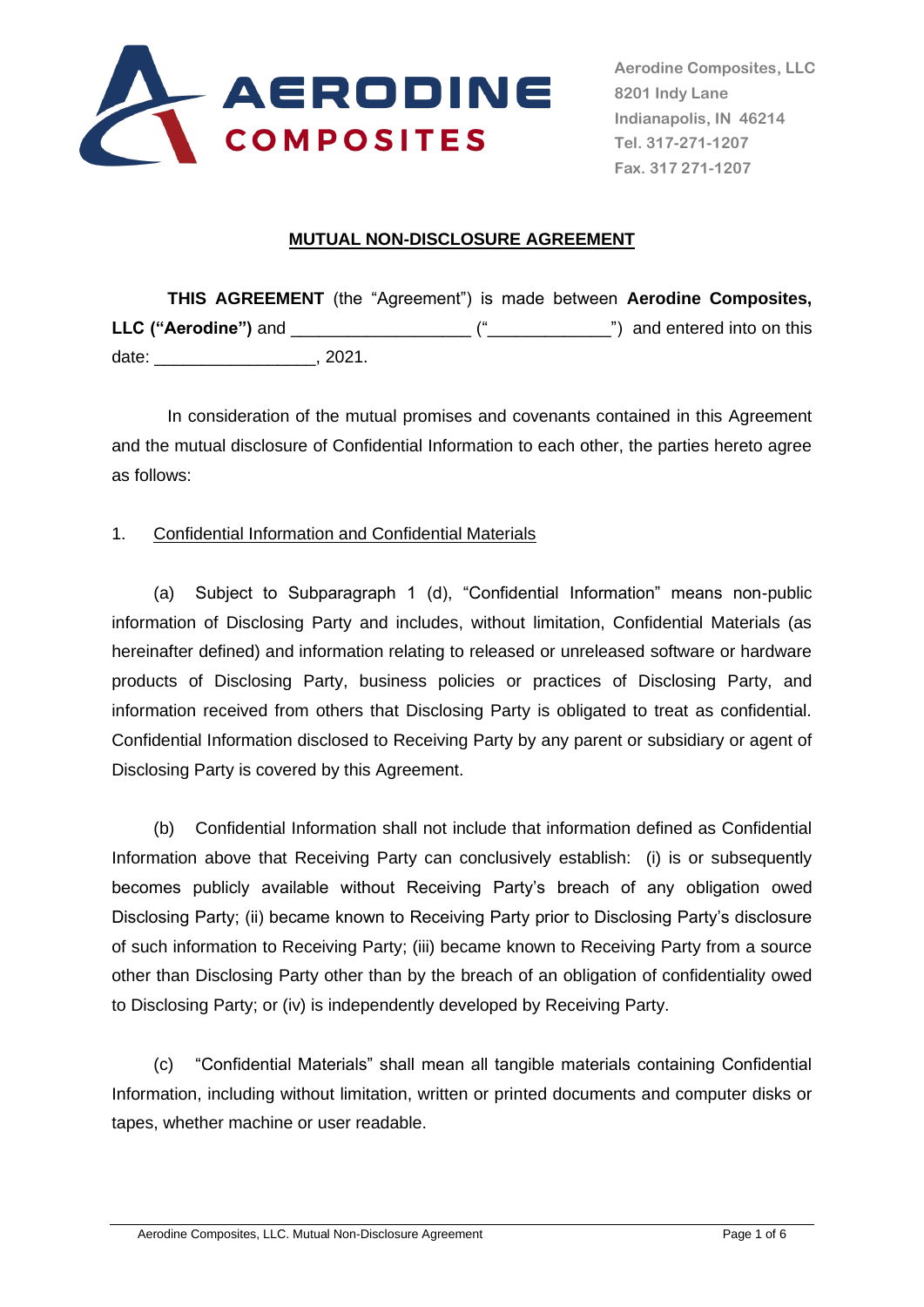(d) In order for Confidential Information disclosed by Disclosing Party to Receiving Party to be protected in accordance with this Agreement, such Confidential Information must be:

(i) in writing;

(ii) clearly identified as confidential at the time of its disclosure by each page thereof being marked with an appropriate notation indicating that the information is declared confidential by Disclosing Party; and

(iii) delivered to the contact individual of Receiving Party identified at the end of this Agreement.

Where Confidential Information has not been or cannot be reduced to written form at the time of disclosure and such disclosure is made verbally and with prior assertion of confidentiality rights, such verbally disclosed Confidential Information shall be protected only in accordance with this Agreement provided that complete written summaries of all confidential aspects of any such verbal disclosures shall have been delivered to the contact individual of Receiving Party identified at the end of this Agreement within twenty (20) days of said verbal disclosure.

Disclosing Party shall not identify information as confidential which is not in good faith believed to be entitled to such identification or claim.

# 2. Restrictions

(a) Receiving Party shall not disclose any Confidential Information to third parties or use Confidential Information, except as expressly provided herein. However, Receiving Party may disclose Confidential Information in accordance with a judicial or other governmental order, provided Receiving Party shall give Disclosing Party reasonable notice prior to such disclosure and shall comply with any applicable protective order or equivalent.

(b) Receiving Party shall take reasonable security precautions, at least as great as the precautions it takes to protect its own Confidential Information, to keep Confidential Information confidential and secure. Receiving Party may disclose Confidential Information only to Receiving Party's employees or consultants on a need-to-know basis. Receiving Party shall execute appropriate written agreements with its employees and consultants sufficient to enable it to comply with all the provisions of this Agreement.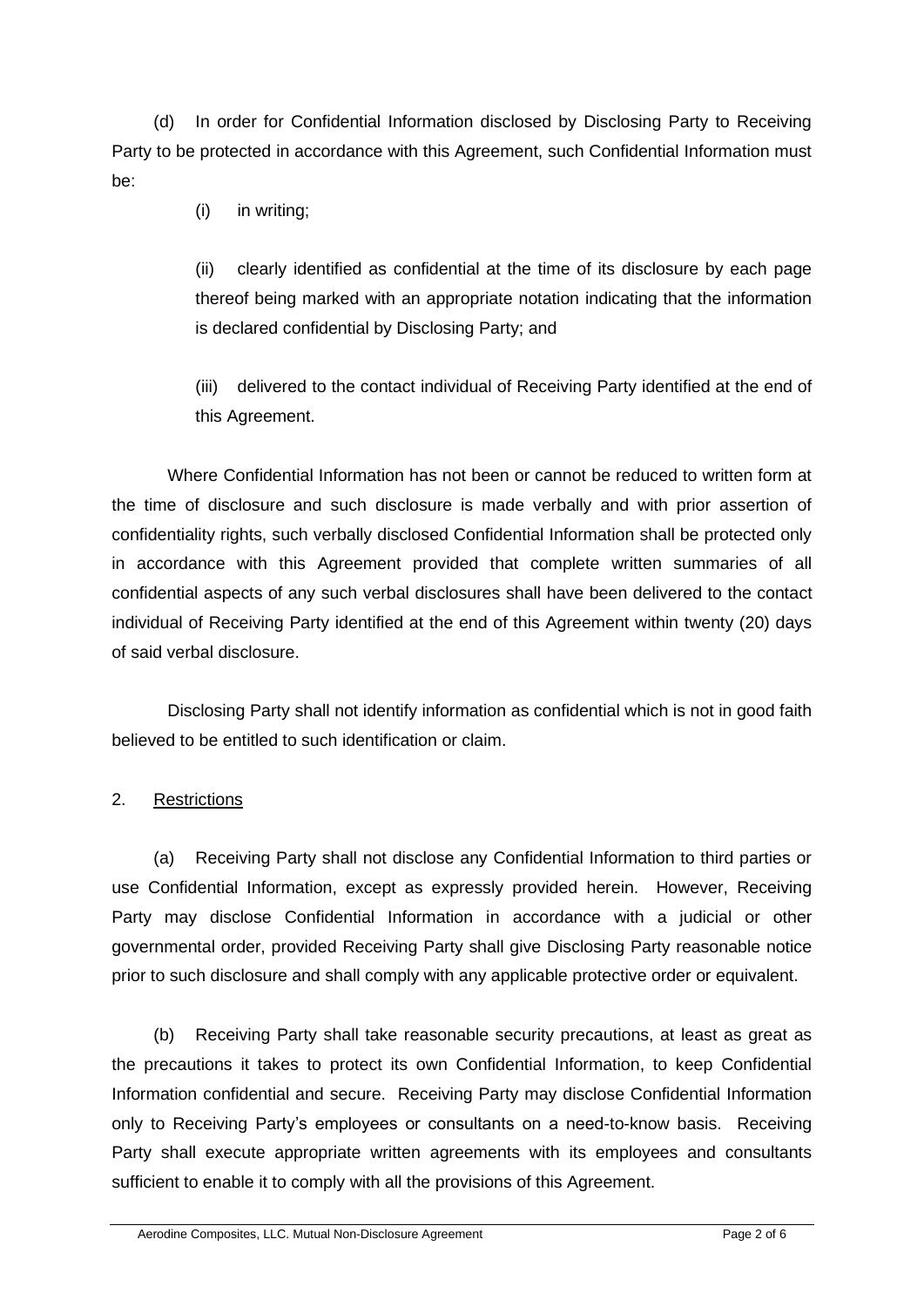(c) Confidential Information may be used, disclosed, reproduced, summarized or distributed only in pursuance of Receiving Party's business relationship with Disclosing Party, and only as otherwise provided hereunder.

(d) Receiving Party may not reverse engineer, decompile or disassemble any software disclosed as Confidential Information to Receiving Party.

### 3. Term

This Agreement shall become effective upon its execution and shall terminate three (3) years from such date of execution, provided that Disclosing Party may extend such term for a period of one (1) year upon at least thirty (30) and no more than sixty (60) days written notice to Receiving Party of such requirement to extend the term. The right to extend the term of this Agreement by Disclosing Party shall continue indefinitely provided that Disclosing Party extends the term of this Agreement prior to the end of the first three (3) year period and each one (1) year period consecutively thereafter on an uninterrupted basis.

### 4. Rights and Remedies

(a) Receiving Party shall notify Disclosing Party immediately upon discovery of any unauthorized use or disclosure of Confidential Information, or any other breach of this Agreement by Receiving Party or its employees or consultants and will cooperate with Disclosing Party in every reasonable way to help Disclosing Party regain possession of Confidential Information and prevent its further unauthorized use or disclosure.

(b) Receiving Party shall return all originals, copies, reproductions and summaries of Confidential Information at Disclosing Party's request, or at Disclosing Party's option, shall destroy and certify destruction of the same.

(c) Receiving Party acknowledges that monetary damages may not be a sufficient remedy for unauthorized disclosure or use of Confidential Information and that Disclosing Party shall be entitled, without waiving any other rights or remedies, to such injunctive or equitable relief as may be deemed proper by a court of competent jurisdiction.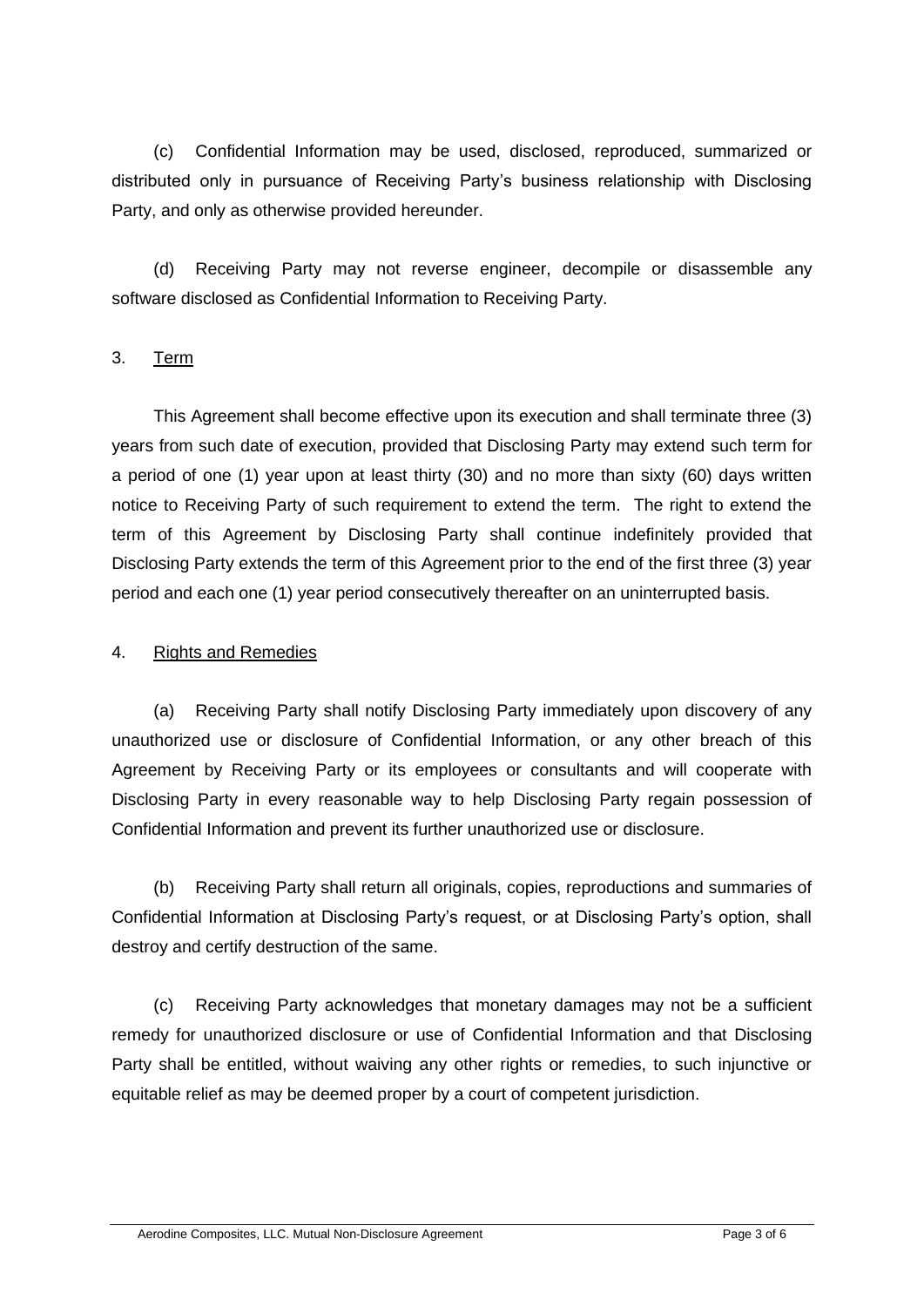(d) Disclosing Party may visit Receiving Party's premises, with reasonable prior notice and during normal business hours, to review Receiving Party's compliance with the terms of this Agreement.

### 5. Miscellaneous

(a) All Confidential Information is and shall remain the property of Disclosing Party or an affiliate thereof. By disclosing Confidential Information to Receiving Party, Disclosing Party and/or its affiliates do not grant any express or implied right to Receiving Party to or under any patents, copyrights, trademarks or trade secret information.

(b) If Disclosing Party provides pre-release software as Confidential Information under this Agreement, such pre-release software is provided "as is" without warranty of any kind. Receiving Party agrees that neither Disclosing Party nor its affiliate(s) or suppliers shall be liable for any damages whatsoever relating to Receiving Party's use of such prerelease software.

(c) The terms of confidentiality under this Agreement shall be construed so as to prohibit the Receiving party from developing or acquiring products through the use of Disclosing Party's Confidential Information or from otherwise using Disclosing Party's Confidential Information in competition with Disclosing Party or otherwise.

(d) This Agreement constitutes the entire agreement between the parties with respect to the subject matter hereof and this Agreement shall not be modified except by a written agreement dated subsequent to the date of this Agreement and signed by both parties.

(e) None of the provisions of this Agreement shall be deemed to have been waived by any act or acquiescence on the part of Disclosing Party, its affiliates, agents or employees, but only by an instrument in writing signed by an authorized officer of Disclosing Party. No waiver of any provision of this Agreement shall constitute a waiver of any other provision or of the same provision on another occasion.

(f) If either Disclosing Party or Receiving Party employs lawyers to enforce any rights arising out of or relating to this Agreement, the prevailing party shall be entitled to recover reasonable lawyers' fees on a solicitor and own client basis.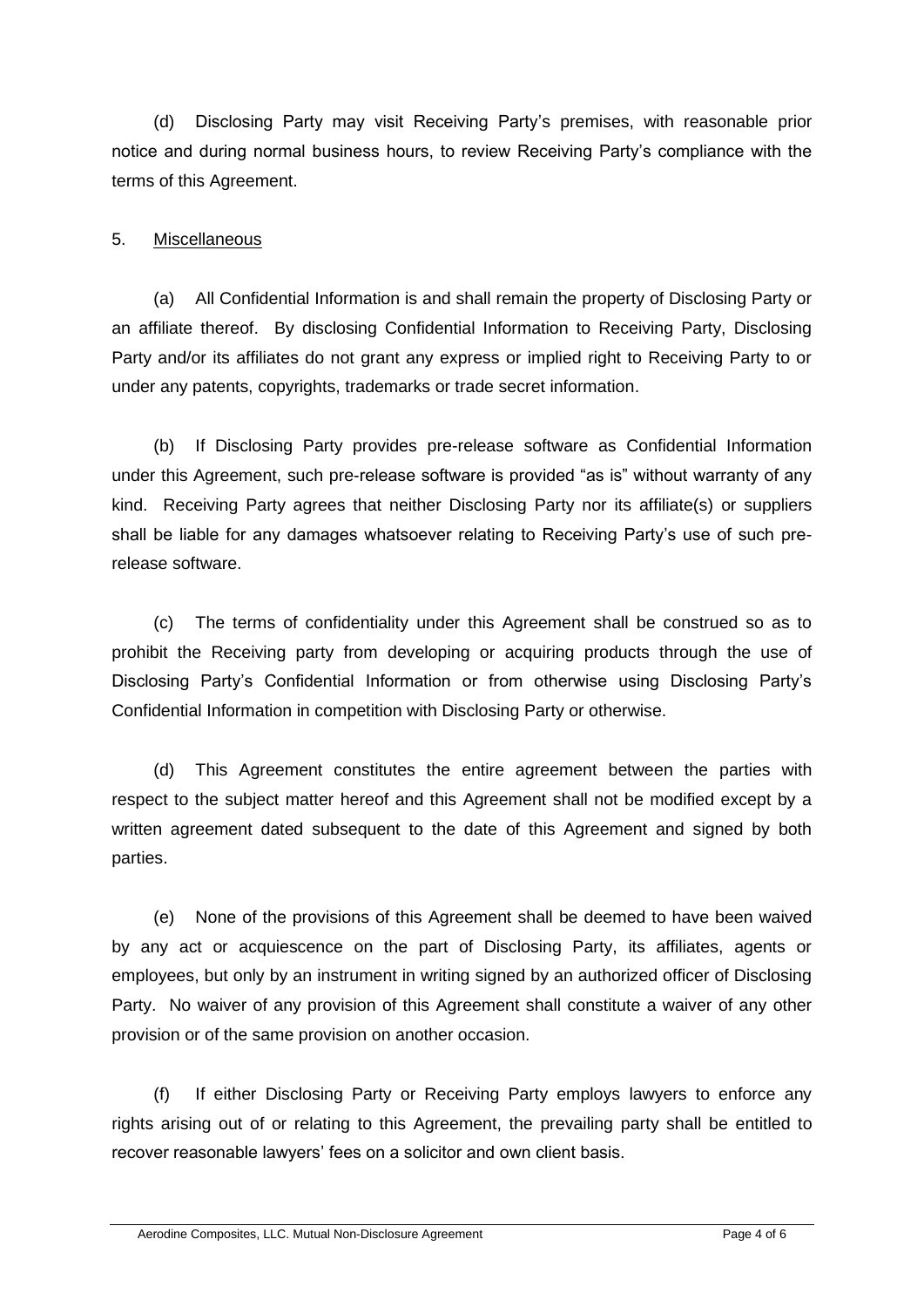(g) Governing Law and Venue. This Agreement shall be governed, construed, and enforced in accordance with the international laws of the International Chamber of Commerce, without regard to principles of conflicts of law. Any dispute or difference arising out of or relating to this Agreement or the breach hereof or thereof which cannot be settled amicably between the parties without undue delay, shall be submitted to the exclusive jurisdiction of the International Court of Arbitration of the International Chamber of Commerce.

(h) It is the express wish of the parties that this Agreement and all related documents be drawn up in English.

(i) Subject to the limitations set forth in this Agreement, this Agreement will ensure to the benefit of and be binding upon the parties, their successors and assigns.

(j) If any provision of this Agreement shall be held by a court of competent jurisdiction to be illegal, invalid or unenforceable, it shall be considered separate and severable the remaining provisions which shall remain in full force and effect as though the said provision had not been included.

(k) All obligations created by this Agreement shall survive change or termination of the parties' business relationship.

# 6. Suggestions and Feedback

Disclosing Party may from time to time request suggestions, feedback or other information from Receiving Party concerning Confidential Information or other released or unreleased Disclosing Party software or hardware. Any suggestions, feedback or other disclosures made by Receiving Party are and shall be entirely voluntary on the part of Receiving Party and shall not create any obligations on the part of Disclosing Party or a confidential relationship between Receiving Party and Disclosing Party. Disclosing Party shall be free to disclose and use suggestions, feedback or other information provided by Receiving Party as Disclosing Party sees fit, entirely without obligation of any kind to Receiving Party.